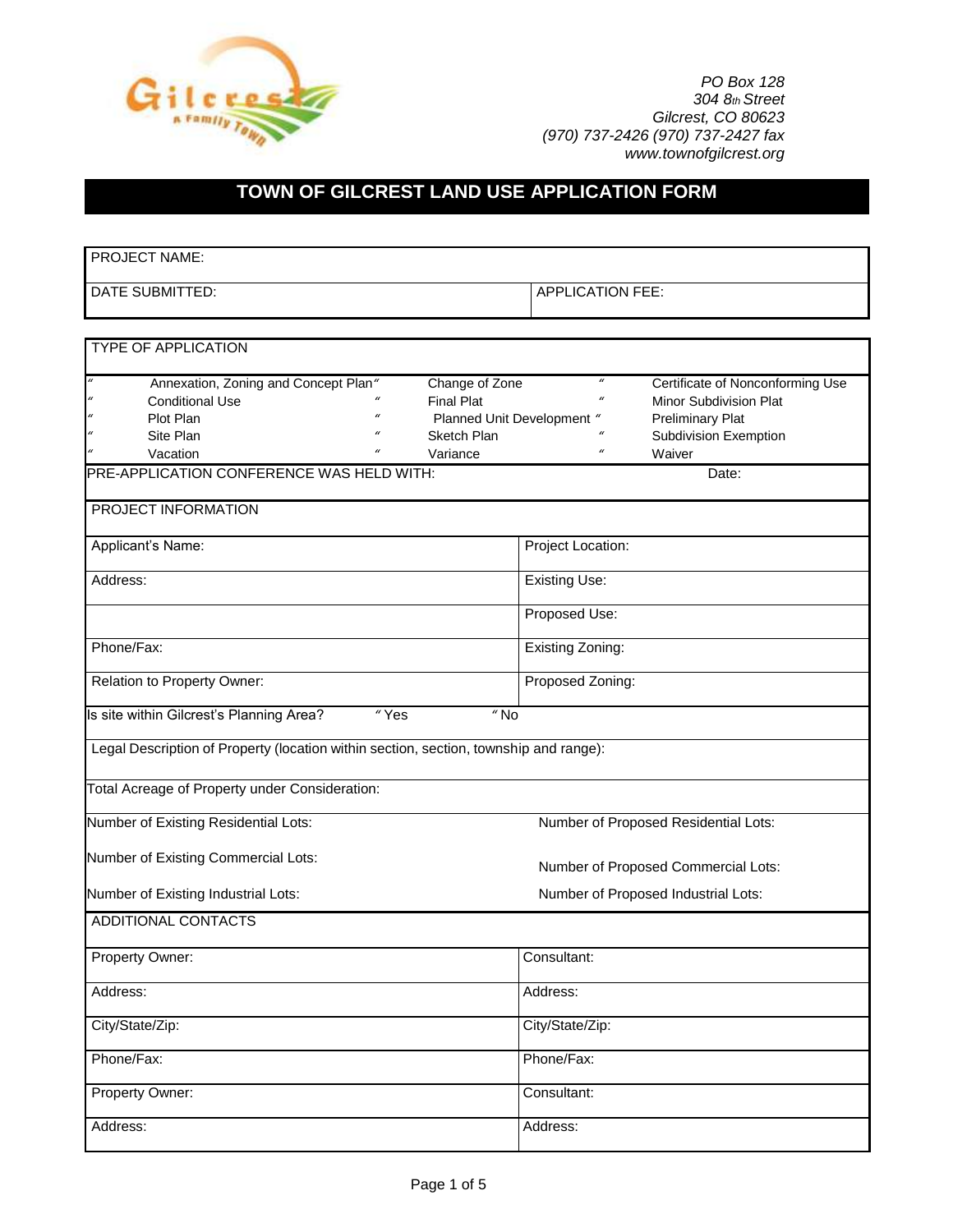

|  | City/State/Zip |  |
|--|----------------|--|
|--|----------------|--|

City/State/Zip: City/State/Zip:

Phone/Fax: Phone/Fax:

 $\overline{\phantom{a}}$ 

## ٦ **TOWN OF GILCREST LAND USE APPLICATION FORM (CONTINUED)** )

| <b>COMPREHENSIVE PLAN MAP DESIGNATIONS:</b>                                                                                                                                                                                                                                                                                                                |                                                      |  |  |  |  |
|------------------------------------------------------------------------------------------------------------------------------------------------------------------------------------------------------------------------------------------------------------------------------------------------------------------------------------------------------------|------------------------------------------------------|--|--|--|--|
| LAND USE & PUBLIC FACILITIES Land                                                                                                                                                                                                                                                                                                                          | <b>IMAGE AND DESIGN</b>                              |  |  |  |  |
| Use Designations:                                                                                                                                                                                                                                                                                                                                          | $\degree$ No<br>Gateway: "Yes                        |  |  |  |  |
| <b>Public Facilities:</b>                                                                                                                                                                                                                                                                                                                                  | Important Connection: "Yes<br>$\alpha$ No            |  |  |  |  |
| <b>TRANSPORTATION Street</b>                                                                                                                                                                                                                                                                                                                               | UTILITY AND SPECIAL DISTRICTS Water:                 |  |  |  |  |
| Connections:                                                                                                                                                                                                                                                                                                                                               | Sewer:                                               |  |  |  |  |
|                                                                                                                                                                                                                                                                                                                                                            | Fire Protection:                                     |  |  |  |  |
|                                                                                                                                                                                                                                                                                                                                                            | Other:                                               |  |  |  |  |
| PARKS, OPEN SPACE AND RECREATION Proposed                                                                                                                                                                                                                                                                                                                  | <b>ENVIRONMENTAL ISSUES</b>                          |  |  |  |  |
| park and/or trail:                                                                                                                                                                                                                                                                                                                                         | Property in floodplain: "Yes<br>$^{\prime\prime}$ No |  |  |  |  |
|                                                                                                                                                                                                                                                                                                                                                            | Sensitive wildlife habitat area: "Yes Soil           |  |  |  |  |
|                                                                                                                                                                                                                                                                                                                                                            | $\degree$ No<br>Type:                                |  |  |  |  |
| SUBSIDENCE AND OIL AND GAS                                                                                                                                                                                                                                                                                                                                 | TOWN PATTERN PLAN Land                               |  |  |  |  |
| Subsidence area: "Yes "No                                                                                                                                                                                                                                                                                                                                  | Use Designations:                                    |  |  |  |  |
| Oil and/or gas wells: "Yes "No                                                                                                                                                                                                                                                                                                                             |                                                      |  |  |  |  |
| <b>CERTIFICATION</b><br>I certify that I am the lawful owner of the parcel(s) of land which this application concerns and consent to this action.                                                                                                                                                                                                          |                                                      |  |  |  |  |
| Owner:                                                                                                                                                                                                                                                                                                                                                     | Date:                                                |  |  |  |  |
| I certify that the information and exhibits I have submitted are true and correct to the best of my knowledge. In filing this<br>application I am acting with the knowledge and consent of the property owners. I understand that all materials and fees<br>required by the Town of Gilcrest must be submitted prior to having this application processed. |                                                      |  |  |  |  |
| Applicant:                                                                                                                                                                                                                                                                                                                                                 | Date:                                                |  |  |  |  |
| <b>STAFF USE ONLY</b>                                                                                                                                                                                                                                                                                                                                      |                                                      |  |  |  |  |
|                                                                                                                                                                                                                                                                                                                                                            |                                                      |  |  |  |  |
| APPLICATION ACCEPTED:                                                                                                                                                                                                                                                                                                                                      |                                                      |  |  |  |  |
| Hearing Date:<br>Fee: _____________<br>By: __________________________                                                                                                                                                                                                                                                                                      |                                                      |  |  |  |  |
| Fee:                                                                                                                                                                                                                                                                                                                                                       | Fee:                                                 |  |  |  |  |
| $\begin{tabular}{l} \bf  \, \, \color{red}\text{Fee:} \color{red}\, \, \color{red}\text{Oe:} \color{red}\, \, \color{red}\text{Oe:} \color{red}\, \end{tabular}$                                                                                                                                                                                           |                                                      |  |  |  |  |
|                                                                                                                                                                                                                                                                                                                                                            |                                                      |  |  |  |  |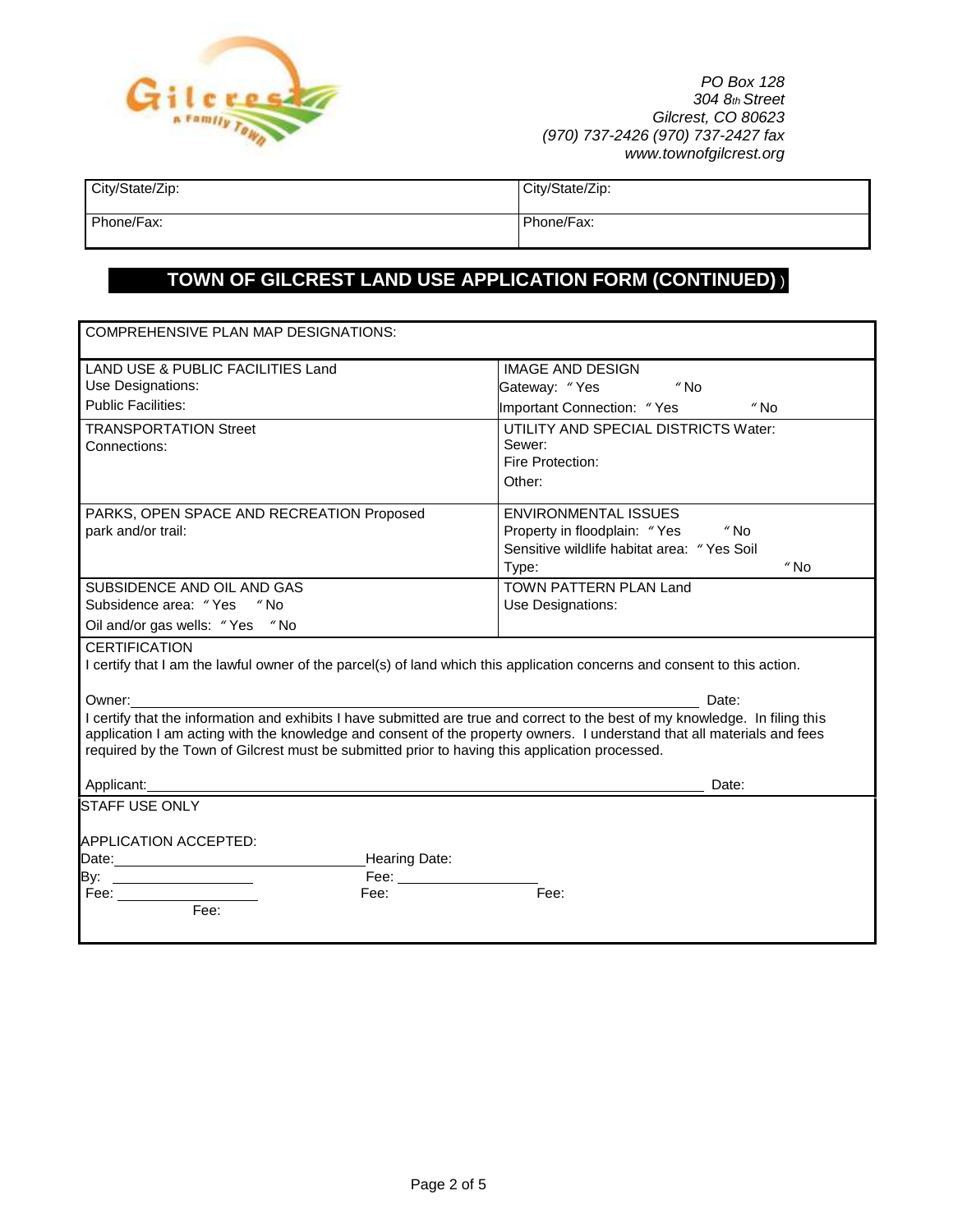

*PO Box 128 304 8th Street Gilcrest, CO 80623 (970) 737-2426 (970) 737-2427 fax www.townofgilcrest.org*

## **LETTERS OF SUPPORT AND COMMITMENT TO SERVE TABLE**

As part of the preliminary plat, site plan and vacation of right-of-way/easement applications, applicants are required to provide the Town with letters of support and commitment to serve. In order for the review agencies to properly review the application and be able to provide applicants with a letter of support and commitment to serve, the applicant will need to provide the agencies with some information about the proposed development. The following table outlines which documents should be submitted to each review agency for these four types of applications. Each document has been identified using the following system of numbers.

- 1. Land Use Application Form **8.** Open Space Plan
- 2. Subdivisions Technical Criteria Form 9. Ecological Characterization
- 3. Context/Vicinity Map 10. Soils Report and Map
- 

Ī

- 5. Drainage Plan and Report 12. Site Plan Map
- 
- 7. Master Utility Plan 14. Traffic Report
- 
- 
- 
- 4. Plat 11. Geologic Report
	-
- 6. Grading Plan 13. Grading Plan 13. Grading Plan 13. Grading Plan 13. Grading Plan 13. Grading Plan 13. Grading Plan 13. Grading 13. Grading Plan 13. Grading Plan 13. Grading Plan 13. Grading Plan 13. Grading Plan 13. Gra
	-
	- 15. Notice of Public Hearing

Unless otherwise directed by a representative from the Town, the following table should be used to determine which agencies to contact and what information to provide them based on the type of application you are submitting.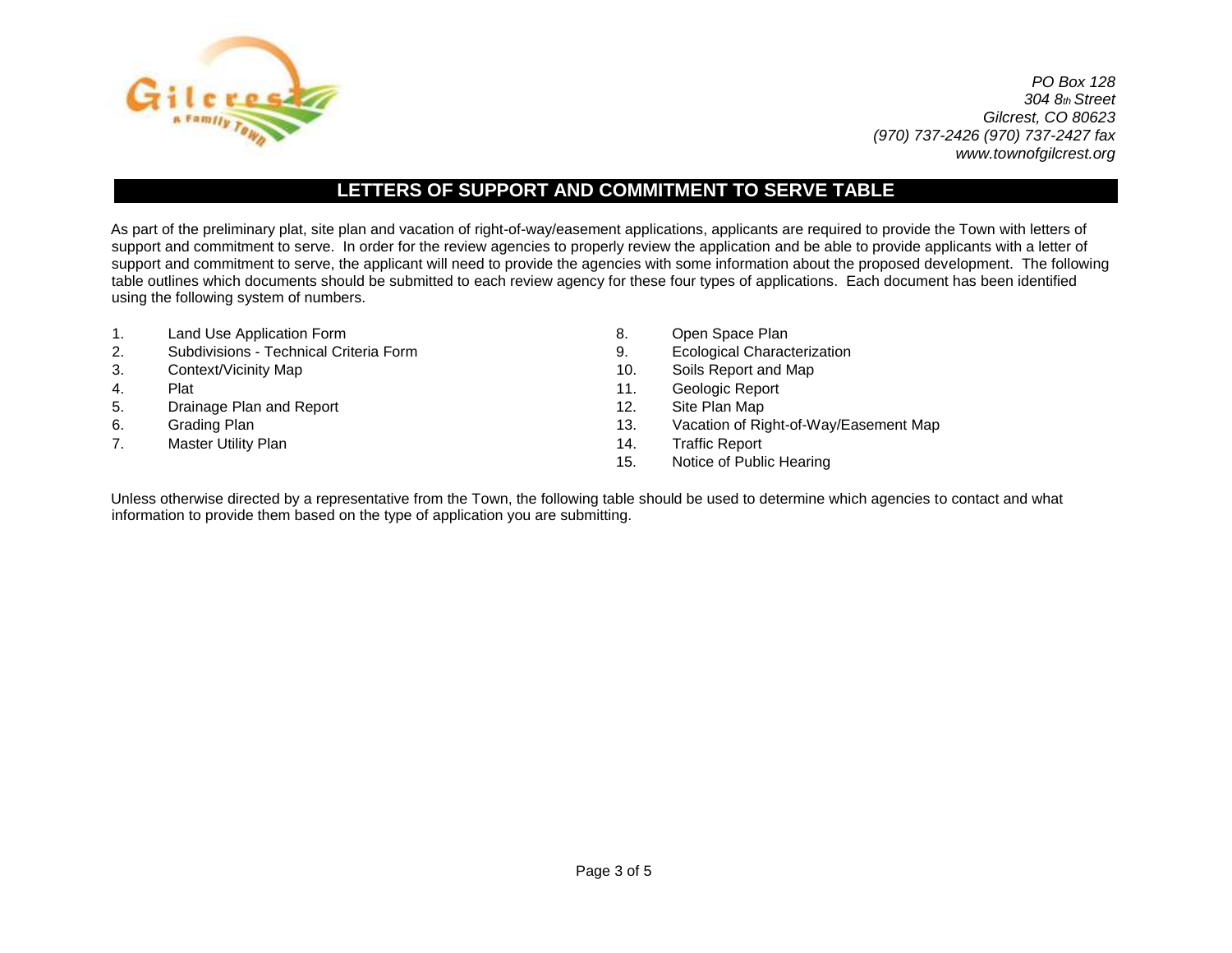

*PO Box 128 304 8th Street Gilcrest, CO 80623 (970) 737-2426 (970) 737-2427 fax www.townofgilcrest.org*

| Referral                                             | Type of<br><b>Application</b> | Preliminary<br>Plat | <b>Final Plat</b> | <b>Minor Plat</b> | <b>Zoning Variance</b><br>and Appeals |
|------------------------------------------------------|-------------------------------|---------------------|-------------------|-------------------|---------------------------------------|
| Agency                                               |                               |                     |                   |                   |                                       |
| Adjacent Property Owners within 100 feet of property |                               | 1,15                | 15                |                   | 15                                    |
| Cable Company (US Cable)                             |                               | 1,4                 |                   | 1,4               |                                       |
| <b>Gilcrest Recreation District</b>                  |                               | 1,4                 |                   |                   |                                       |
| <b>Central Weld County Water District</b>            |                               | 1, 4, 7             |                   |                   |                                       |
| <b>Colorado Department of Transportation</b>         |                               | 1,4,14              |                   |                   |                                       |
| <b>Colorado Geological Survey</b>                    |                               | 1,4,10,11           |                   |                   |                                       |
| <b>Platteville/Gilcrest Fire Protection District</b> |                               | 1,4                 |                   |                   |                                       |
| <b>Gilcrest Post Office</b>                          |                               | 1,4                 |                   |                   |                                       |